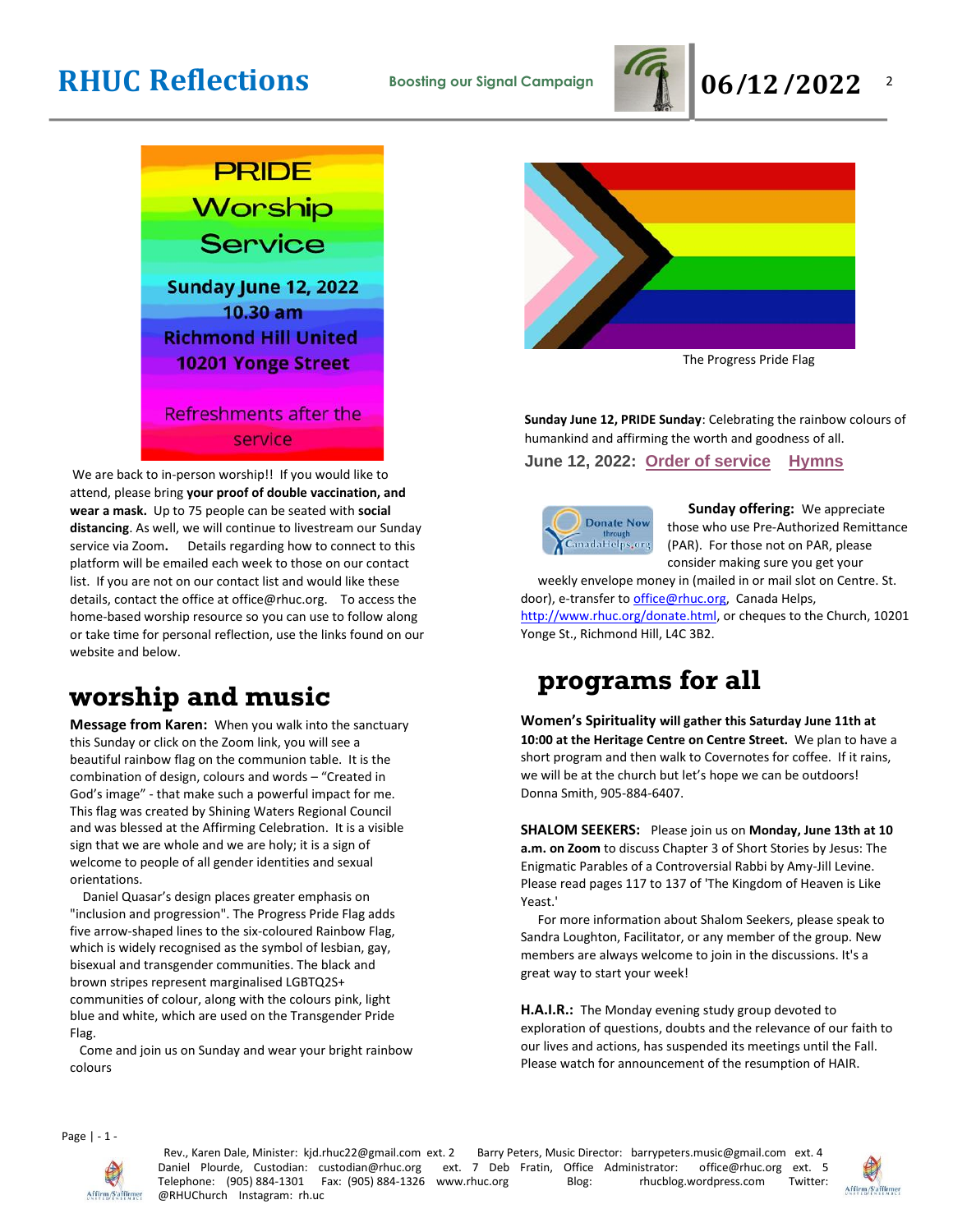

 $\overline{2}$ 

Join us at the **York Region Pride Parade** on **Saturday June 18th at 3:00 on Main Street Newmarket**. RHUC has been the only faith community to participate in this yearly event, showing our welcome of LGBTQ people, their inclusion in all areas of our work and worship, and support and advocacy to bring justice, peace and love to all of God's people. This is a fun and joyous street celebration so come on out and "show your Pride". Call Donna Smith, 905-884-6307 for information.

#### **BOOK CLUB**: Please join us **on Wednesday, June 22nd (Please note: the 4th of 5 Wednesdays) at 4 pm on Zoom** to discuss **The Lost Apothecary** by Sarah Penner. The Zoom invitation will be sent out the evening before the meeting.

 The book club will be taking a break for the summer and resume on Wednesday, September 28th. Book to be determined. For more information about the book club, feel free to contact Sandra Loughton, Facilitator.

Happy reading and have a safe, enjoyable summer.

**CC**'cook's Corner'! Trying to eat less meat? Why not try 'Meatless Monday'! Watch this corner for new recipes. Send your favourite recipes to either Deb Fratin at [office@rhuc.org](mailto:office@rhuc.org) or Lyn May at **lynniemay@gmail.com**. Thanks!!

### **Veggie Quiche (no pastry)**

3 tbsp oil 1 garlic clove crushed 1 large onion chopped 2 red peppers seeded and chopped 1 leek washed carefully and sliced thinly - no dark green 1 zucchini sliced 1/2 cup sliced mushrooms 2 eggs 1 cup milk handful chopped parsley little grated nutmeg 1 tsp sea salt black pepper to taste 1/2 cup grated cheddar cheese 2 tomatoes sliced

Heat oil and saute garlic and onion for 2 min. Add peppers, leek, mushrooms and zucchini and saute 5 minutes. Transfer to lightly greased baking dish.

Whisk eggs, milk, parsley, nutmeg and s and p in a bowl. Pour over sauteed veggies and sprinkle cheese over. Arrange tomato slices on top. Sprinkle a little more cheese over tomatoes ( more cheddar or parmesan). Bake uncovered for 35 min at 350. This goes really well with a green salad and garlic bread.

### **church news**



**Fundraiser: New Spring Auction -- Open now to June 15** Hands and Hearts for Africa are excited to launch our newest fundraiser! Our " Spring Auction for Stephen Lewis Foundation" is now open online and will remain open until Weds June 15 at 8:30 pm. Pickup of successfully bid items will be at RHUC on Sat. June 18. We ask you to share the news with friends and family.

 Our concern is for African families and communities impacted by AIDS. We all know that the AIDS pandemic has fallen off the global radar and sadly this results in a critical reduction in global funding for programming and medication. Our commitment is to continue to support African families living with AIDS . With your help ,we can support vulnerable African families and communities and help them thrive, with better health and greater resilience.

Check out our new Auction Flyer...

**[SPRING AUCTION For SLF JUNE 2022](https://docs.google.com/document/d/1lKbKUPCLsM7CQyZLgGa8goX9WU9jusXxt1UyPp7Tf8U/edit?usp=drivesdk)**

**Congratulations** to **Robert Centa**, the son of Janet and Tony Centa!' May 19, 2022 - Robert Centa, Managing Partner at Paliare Roland Rosenberg Rothstein LLP in Toronto, **is appointed a Judge of the Superior Court of Justice of Ontario in Toronto.**

The Honourable David Lametti, Minister of Justice and Attorney General of Canada, [today](https://webmail.bellhosting.ca/) announced ..[four].. appointments under the judicial application process established in 2016. This process emphasizes transparency, merit, and the diversity of the Canadian population, and will continue to ensure the appointment of jurists who meet the highest standards of excellence and integrity...

Page | - 2 -



Rev., Karen Dale, Minister: kjd.rhuc22@gmail.com ext. 2 Barry Peters, Music Director: barrypeters.music@gmail.com ext. 4 Daniel Plourde, Custodian: custodian@rhuc.org ext. 7 Deb Fratin, Office Administrator: office@rhuc.org ext. 5<br>Telephone: (905) 884-1301 Fax: (905) 884-1326 www.rhuc.org Blog: hucblog.wordpress.com Twitter: Telephone: (905) 884-1301 Fax: (905) 884-1326 www.rhuc.org Blog: rhucblog.wordpress.com @RHUChurch Instagram: rh.uc

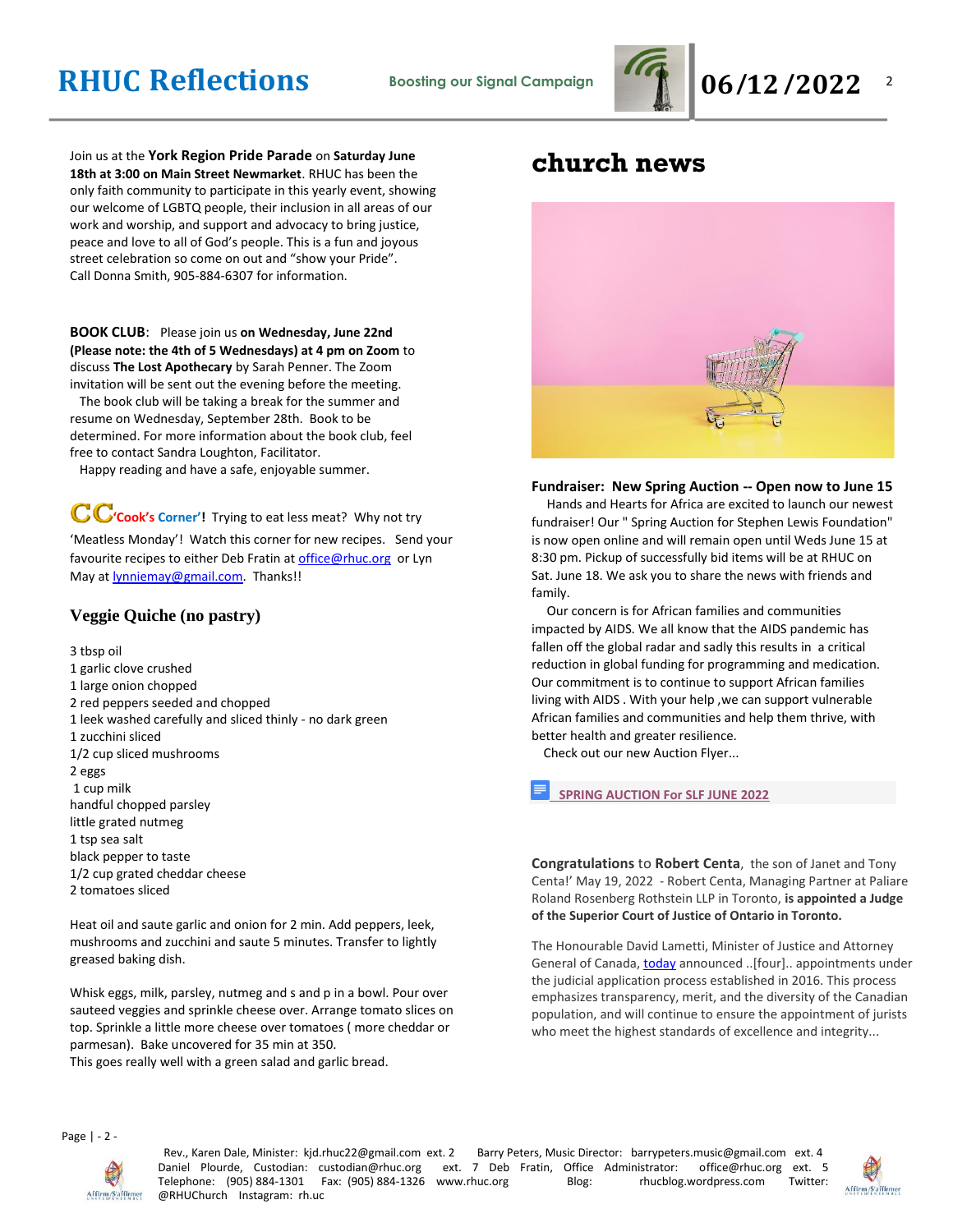

 $\overline{2}$ 

### **outreach**

*June is Indigenous History Month*

RHUC is once again making Orange T-Shirts available!

#### This year's tee is another in the **7 Grandfather**

**Teachings** series used to teach us about truth (debwewin). "The **mshiikenh (turtle)** understands that life is about the journey as well as the destination, and has faith and trust in their teachings. The mshiikenh (turtle) understands their place in this life and applies their understanding to the way they walk. Being true to yourself will help you to be true to all other things."

#### [Source: <https://www.nishtees.ca/>]

We're happy to once again purchase our tees from NishTees in Peterborough. Owner James Hodgson is an Anishinaabe 60's Scoop Survivor adopted out from the Children's Aid Society

[https://www.cbc.ca/news/indigenous/peterborough](https://www.cbc.ca/news/indigenous/peterborough-anishinaabemowin-tshirts-james-hodgson-1.4645502)[anishinaabemowin-tshirts-james-hodgson-1.4645502](https://www.cbc.ca/news/indigenous/peterborough-anishinaabemowin-tshirts-james-hodgson-1.4645502)

Please contact Deb Fratin (RHUC Office Administrator) for your tee!

#### *Gord Downie Chanie Wenjack Events Calendar for June 2022*

#### Be sure to check out [https://downiewenjack.ca/indigenous](https://downiewenjack.ca/indigenous-history-month-2022/)[history-month-2022/](https://downiewenjack.ca/indigenous-history-month-2022/) for events all month

featuring..."Indigenous Elders, Knowledge Keepers, artists, and allies from Northwest Territories, Saskatchewan,

and New Brunswick, and conclude with a special Canada-wide episode.

All peoples in Canada, from coast to coast to coast, are invited to tune in for each of the events."

#### *June 21 is National Indigenous Peoples Day & the Summer Solstice*

There are a variety of events that may interest you, here's a couple of suggestions of events

<https://summersolsticefestivals.ca/>

[https://todoontario.com/indigenous-peoples-day-month-in](https://todoontario.com/indigenous-peoples-day-month-in-ontario/)[ontario/](https://todoontario.com/indigenous-peoples-day-month-in-ontario/)

#### For more information on Indigenous news <https://www.aptnnews.ca/>

#### **York Region Indigenous Event - Elgin Barrow Arena - June 25 1- 4 pm**

This free event is being organized by the *Indigenous Action Committee.*

[https://www.experienceyorkregion.com/event/indigenous](https://www.experienceyorkregion.com/event/indigenous-peoples-celebration-day-richmond-hill/)[peoples-celebration-day-richmond-hill/](https://www.experienceyorkregion.com/event/indigenous-peoples-celebration-day-richmond-hill/)

Big Drum \* Vendors \* Traditional Food \* Crafts \* Live Music \* Smudge Ceremony

#### *Ukraine War*

"We can't lose interest in Ukraine war"

Toronto Star Columnist Vinay Menon wrote in this past Sunday's Toronto Star, "there's too much at stake in Russia's illegal and brutal invasion of it's neighbour" Apathy has increased at an alarming rate. Those who track Social Media numbers advise engagement has dropped from 109 million to 4.8 million hits today.

According to an opinion published last Friday by Washington Post, "Putin thinks West will blink first in war of attrition..." One Russian Billionaire shared Putin "believes the West will become exhausted."

Please keep them in our thoughts and not look away. For the full story go to... [https://www.thestar.com/entertainment/opinion/2022/06/03/](https://www.thestar.com/entertainment/opinion/2022/06/03/vladimir-putin-is-betting-western-media-will-lose-interest-in-ukraine-and-he-may-be-right.html) [vladimir-putin-is-betting-western-media-will-lose-interest-in-](https://www.thestar.com/entertainment/opinion/2022/06/03/vladimir-putin-is-betting-western-media-will-lose-interest-in-ukraine-and-he-may-be-right.html)

[ukraine-and-he-may-be-right.html](https://www.thestar.com/entertainment/opinion/2022/06/03/vladimir-putin-is-betting-western-media-will-lose-interest-in-ukraine-and-he-may-be-right.html) Or Twitter

@vinaymenon

#### **Book Sale @ RHUC - September 10**

Plans are well on their way for this wonderful event. Author readings, children's storytime, music (RHUC's own drumming group), crafts and more! Proceeds of the sale will be going to RHUC in order for us to continue our important work in supporting our wider community's needs.

We're collecting used books now so we can organize them. Please contact Tracy Wixon [tewixon3@gmail.com](mailto:tewixon3@gmail.com) for pick up or drop-off of your books. Thank you!

Page | - 3 -



Rev., Karen Dale, Minister: kjd.rhuc22@gmail.com ext. 2 Barry Peters, Music Director: barrypeters.music@gmail.com ext. 4 Daniel Plourde, Custodian: custodian@rhuc.org ext. 7 Deb Fratin, Office Administrator: office@rhuc.org ext. 5 Telephone: (905) 884-1301 Fax: (905) 884-1326 www.rhuc.org Blog: rhucblog.wordpress.com Twitter: @RHUChurch Instagram: rh.uc